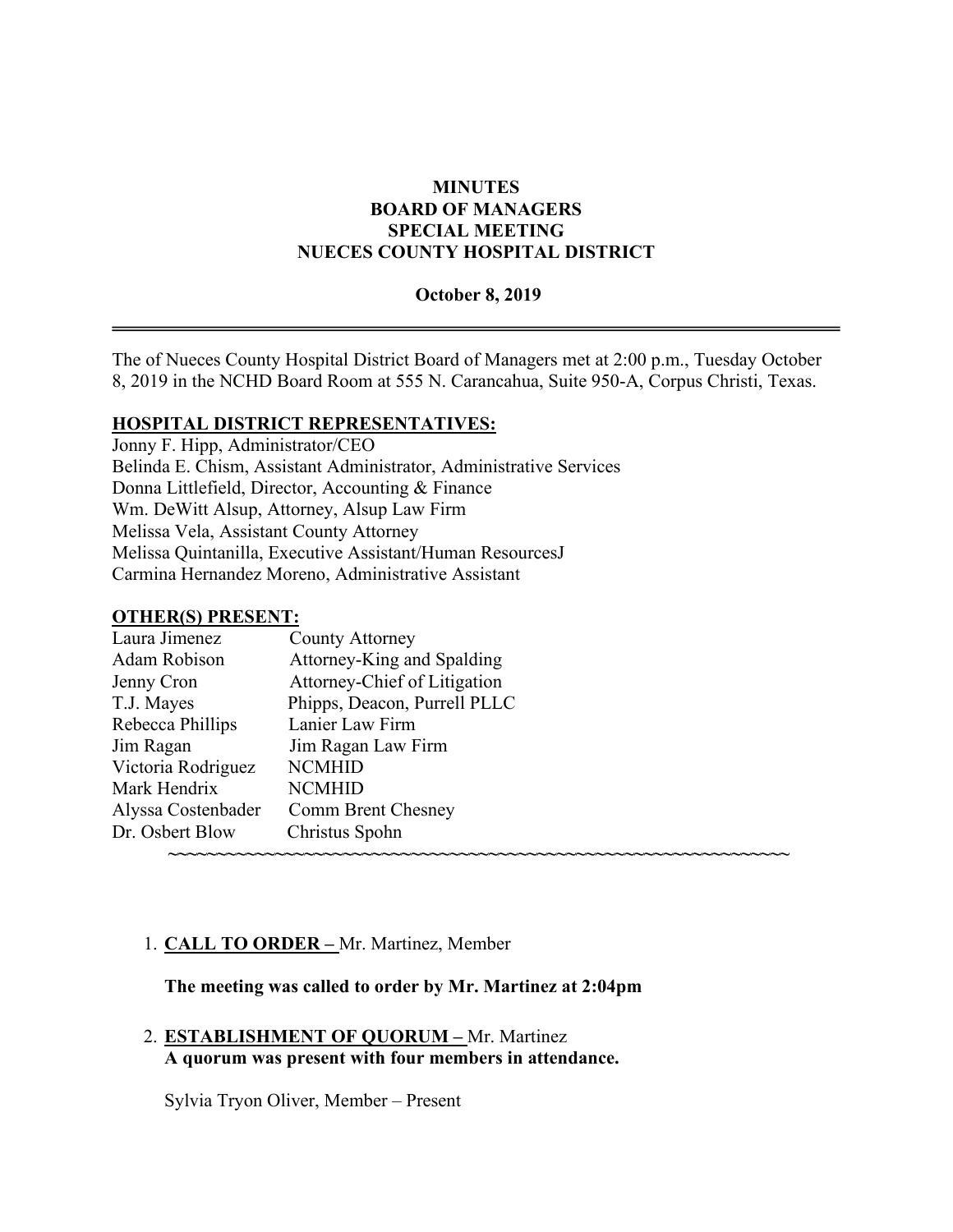# **MINUTES BOARD OF MANAGERS NUECES COUNTY HOSPITAL DISTRICT SPECIAL MEETING OCTOBER 8, 2019**

John B. Martinez, Member – Present Belinda Flores, Member – Present Vishnu V. Reddy, M.D., Member – Present

# **ABSENT BOARD MEMBERS**

Van Huseman, Member – Absent Ted A. Daniel, Member – Absent

3. **PUBLIC COMMENT** – Requested Copy of "Request to Speak Sign – In Sheet" attached hereto and made part of these minutes for information.

### **No one to speak for public comment.**

- 4. **CLOSED MEETING** Public notice is hereby given that the Board of Managers may elect to go into closed meeting session(s) at any time during the meeting to discuss any matter(s) listed on the agenda, when so authorized by the provisions of the Open Meetings Act, Texas Government Code, Chapter 551; the Texas Health and Safety Code, Chapter 161, §161.031, §161.0315, and §161.032; and the Texas Occupations Code, Chapters 151 and 160; and that the Board specifically expects to go into a closed session(s) on the matters listed below. In the event the Board elects to go into closed session(s) regarding an agenda item(s), the section(s) of the Open Meetings Act authorizing the closed session will be publicly announced by the presiding officer. Should any final action, final decision, or final vote be required in the opinion of the Board with regard to any matter considered in closed session(s), then the final action, final decision, final vote shall be either: (a) in the open meeting covered by the Notice upon reconvening of the public meeting; or (b) at a subsequent public meeting of the Board upon notice thereof, as the Board shall determine pursuant to applicable laws.
	- A. Consult with attorneys regarding the status of County of Nueces and Nueces County Hospital District v. Purdue Pharma L.P. et al, Master File No. 2018- 63587, in the District Court of Harris County, Texas, 152nd Judicial District; 2018CCV-61176-4, In the County Court at Law No. 4, Nueces County, Texas, and related matters.

# **Closed Session called by Mr. Martinez at 2:06 p.m. Meeting was called back to Order by Mr. Martinez at 2:45 p.m.**

### 5. **WORKSHOP:**

A. Conduct Board member orientation.

**Board of Managers new member orientation was conducted.**

6. **ADJOURN** Motion to adjourn by Mr. Martinez

 **Motion from Ms. Flores and seconded by Dr. Reddy, meeting adjourn at 4:15 p.m.**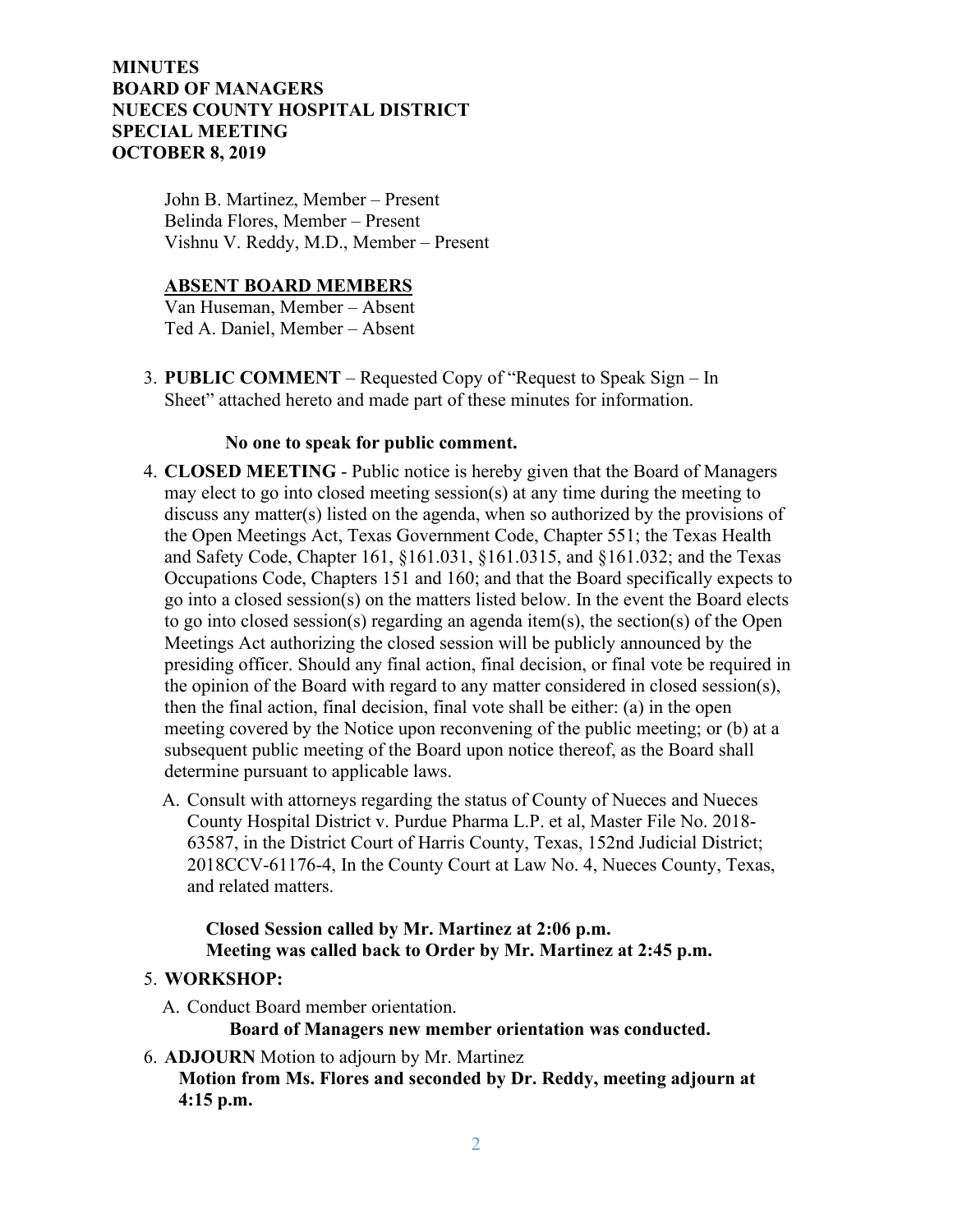**MINUTES BOARD OF MANAGERS NUECES COUNTY HOSPITAL DISTRICT SPECIAL MEETING OCTOBER 8, 2019**

# **PRESIDING OFFICER:**

**\_\_\_\_\_\_\_\_\_\_\_\_\_\_\_\_\_\_\_\_\_\_\_\_\_\_\_\_\_\_\_\_\_\_\_\_\_** John B. Martinez, Chairman Pro Tempore Nueces County Hospital District

**ATTEST:**

Jonny F. Hipp, Secretary Board of Managers Nueces County Hospital District

**\_\_\_\_\_\_\_\_\_\_\_\_\_\_\_\_\_\_\_\_\_\_\_\_\_\_\_\_\_\_\_\_\_\_\_\_\_**

**\_\_\_\_\_\_\_\_\_\_\_\_\_\_\_\_\_\_\_\_\_\_\_\_\_\_\_\_\_\_\_\_\_\_\_\_\_** Wm Dewitt Alsup, General Counsel Nueces County Hospital District